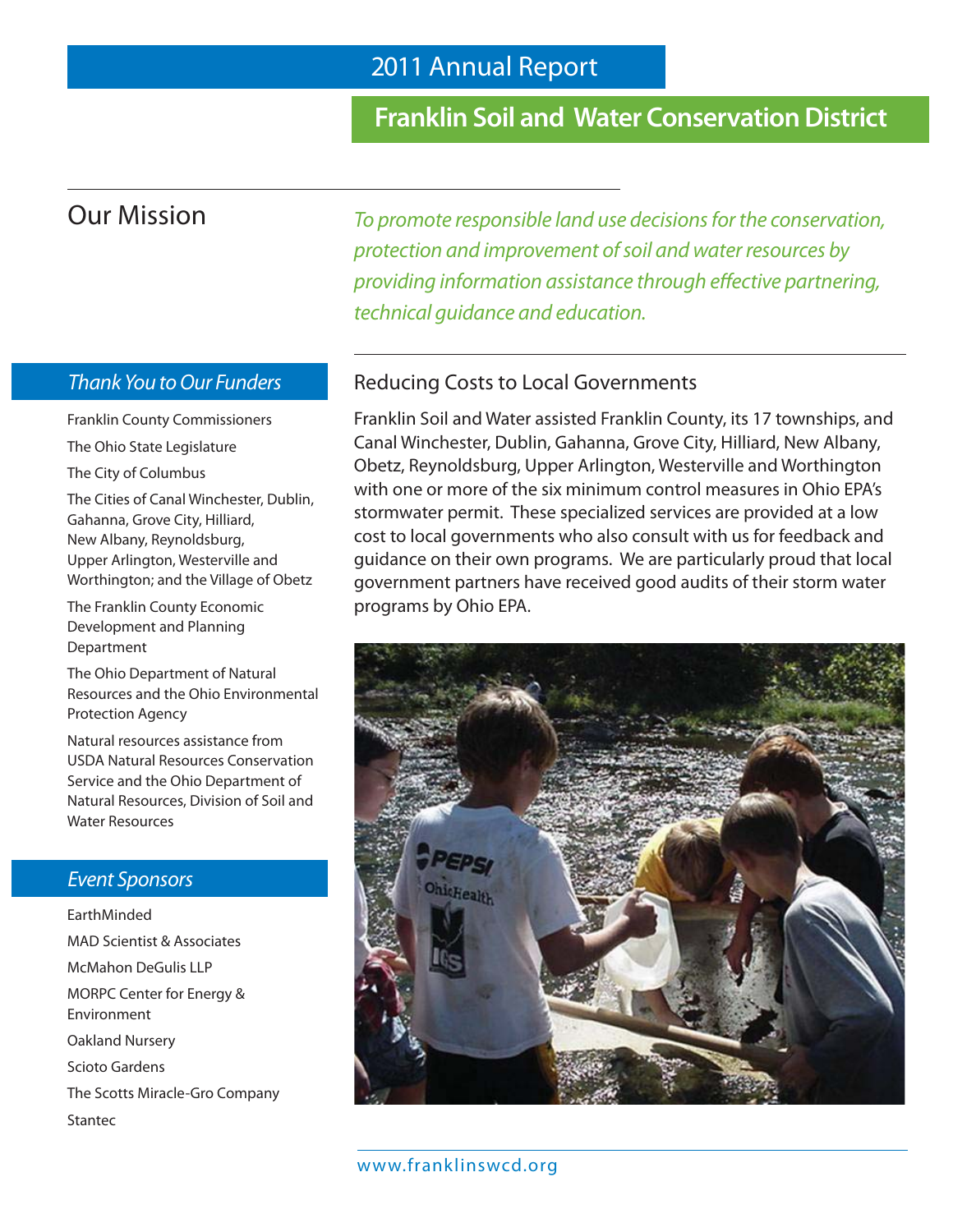## **Highlights**

#### Addressing Failing Home Sewage Treatment Systems

A common pollutant found across Ohio is the effluent from old and nonfunctioning household sewage systems (HSTS). Proactive responses by Franklin County Public Health and Franklin Soil and Water informed homeowners of their responsibilities and the efforts of Public Health to abate the health nuisance caused by untreated human waste in county waters. Franklin Soil and Water's award-winning GIS team mapped HSTS effluent flows and identified areas of concern to prioritize enforcement and plan for future sewering. Communicators in the partnering agencies reached out to stakeholders through the media, public meetings and through an interactive Web site hosted by Public Health.





### - Promoting Stormwater Management

By organizing and hosting the annual Stormwater and Erosion Control Expo and the quarterly Central Ohio Roundtable, Franklin Soil and Water provided continuing education for stormwater professionals. We also held workshops, hosted Web seminars and published the award-winning The Urban Review newsletter to promote the latest technologies and practices in stormwater management to local government and private-sector employees.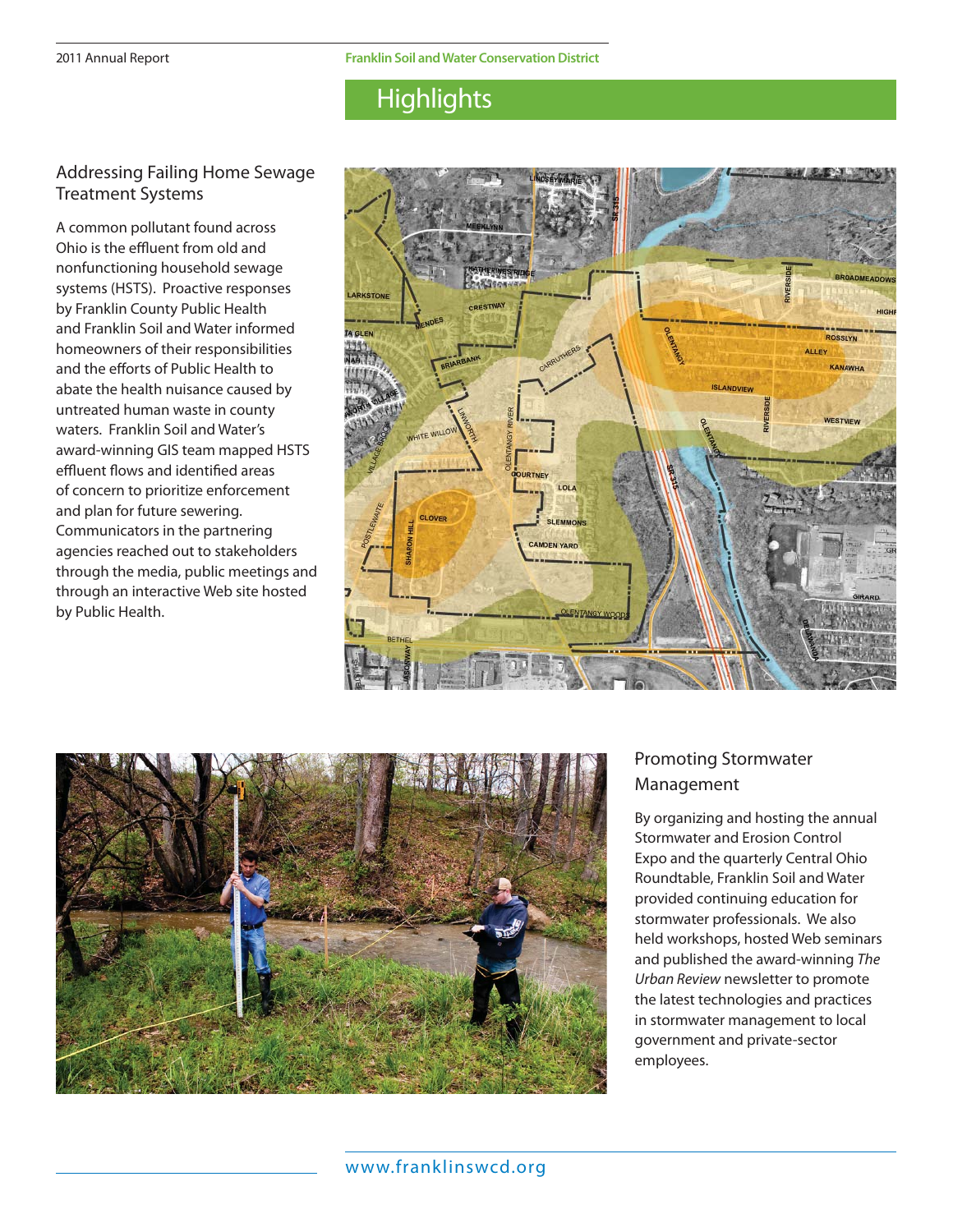Franklin Soil and Water is fiscal agent, and a staff member is project manager, on an Ohio EPA 319 grant that funds the installation of best management practices (BMPs) at the OSU Waterman Agricultural and Natural Resources Laboratory. These progressive projects on a working dairy farm are already serving as application tools for current and future farmers. In the grant's first year, three statewide water quality organizations toured the site. 2012 will see additional BMPs and educational opportunities.

### **Highlights**

Promoting Sustainable Agricultural Practices

#### Supporting Watershed **Coordinators**

Franklin Soil and Water brought under one roof two watershed coordinator positions that had previously been held by Friends of Alum Creek and Tributaries (FACT), Friends of the Lower Olentangy Watershed (FLOW) and Mid-Ohio Regional Planning Commission. This allows the watershed coordinators to collaborate on current district projects as well as receive support from our GIS, Conservation Implementation and Urban Conservation staff, and the USDA NRCS district conservationist.









### Advocating for Stream Protection Regulations

A time-tested and proven means of water quality protection and flood mitigation is using stream setback regulations to preserve riparian corridors. Franklin Soil and Water staff worked closely with Franklin County Economic Development & Planning Department staff on the Clean Streams Northeast initiative. We also assisted with messaging to the public through numerous public workshops, meetings and stakeholder interviews.

### Communicating the Importance of Local Control of Natural Resources Protection

HB 153, the Ohio biennium budget, created the Conservation Delivery Task Force to examine how Ohio's 88 soil and water conservation districts deliver services, identify barriers to efficient service delivery and explore opportunities for shared services. Franklin Soil and Water director Jennifer Fish was a member of the Conservation Program Delivery Advisory Group, where she took the lead in communicating the importance of maintaining the local connection to conservation delivery. Franklin Soil and Water's long history of collaboration with all levels of government from national to township, and with public, private and nonprofit organizations shows that the current model provides for cost-effective and efficient conservation on the ground.

www.franklinswcd.org